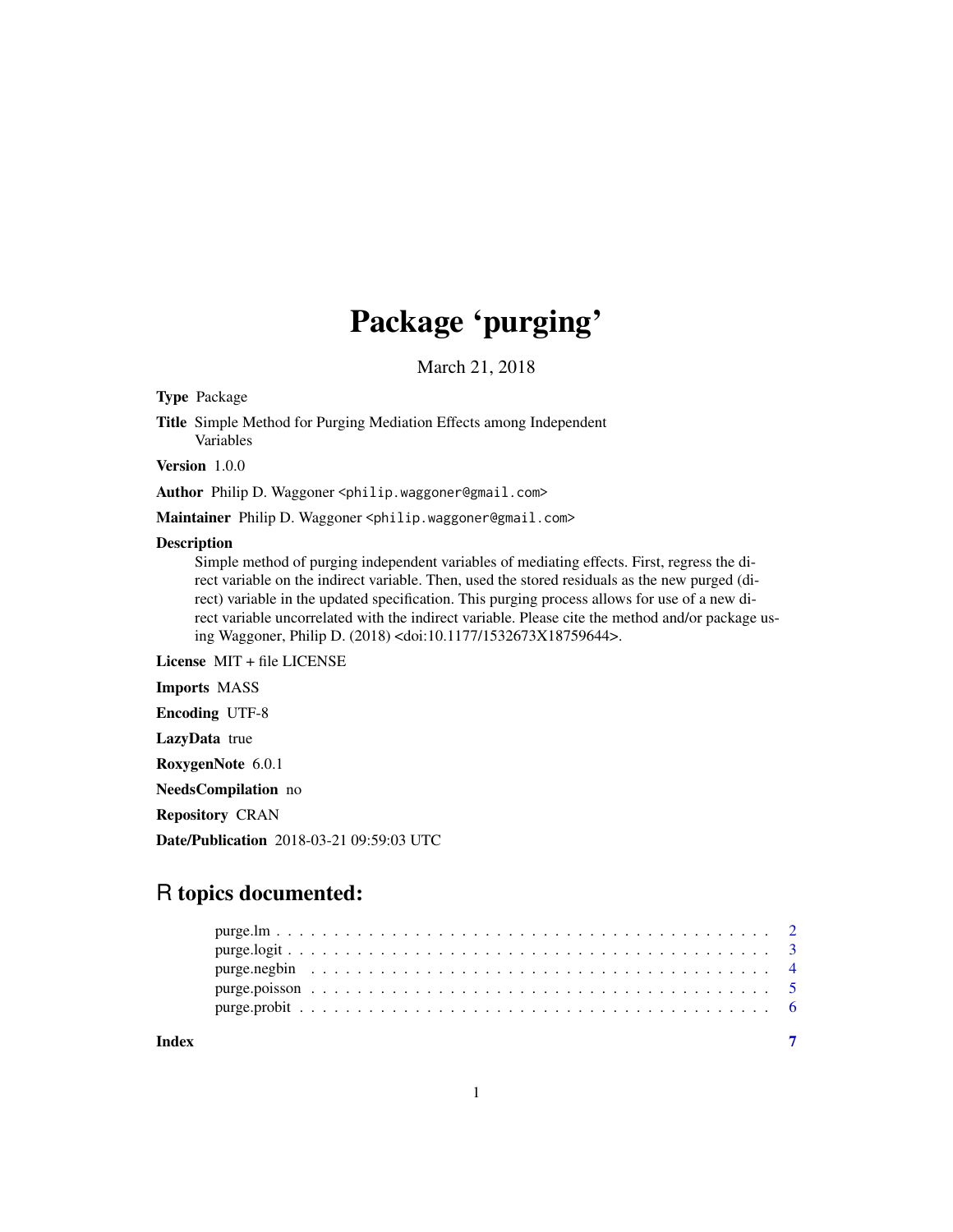<span id="page-1-0"></span>

Purges mediator effects between two independent variables, where selection (direct) variable is continuous, and returns new "purged" direct variable to be used in multivariate specification.

#### Usage

purge.lm(x, "direct", "indirect")

#### Arguments

| X        | Represents data frame, though usage requires the data frame name                    |
|----------|-------------------------------------------------------------------------------------|
| direct   | Represents "direct", or mediator variable, though usage requires column's name      |
| indirect | Represents "indirect", or mediated variable, though usage requires column's<br>name |

#### Details

Purging of mediator effects between two independent variables in two steps. First, the function regresses the direct (mediator) variable on the indirect (mediated) variable. Second, it stores and uses the residuals from the bivariate specification as the new "purged" variable to be used in place of the original "direct" variable in multivariate analyses. Regarding syntax, the function is built with placeholder objects to calculate the quantities of interest. Then, the usage allows placing the real objects' names from working datasets (including, data frame, direct variable name in quotes, and indirect variable name in quotes) for intuitive usage.

#### Value

purged

#### Examples

```
df \le data.frame(A = 1:10, B = 2:11) # linear/continuous example
purge.lm(df, "A", "B")
```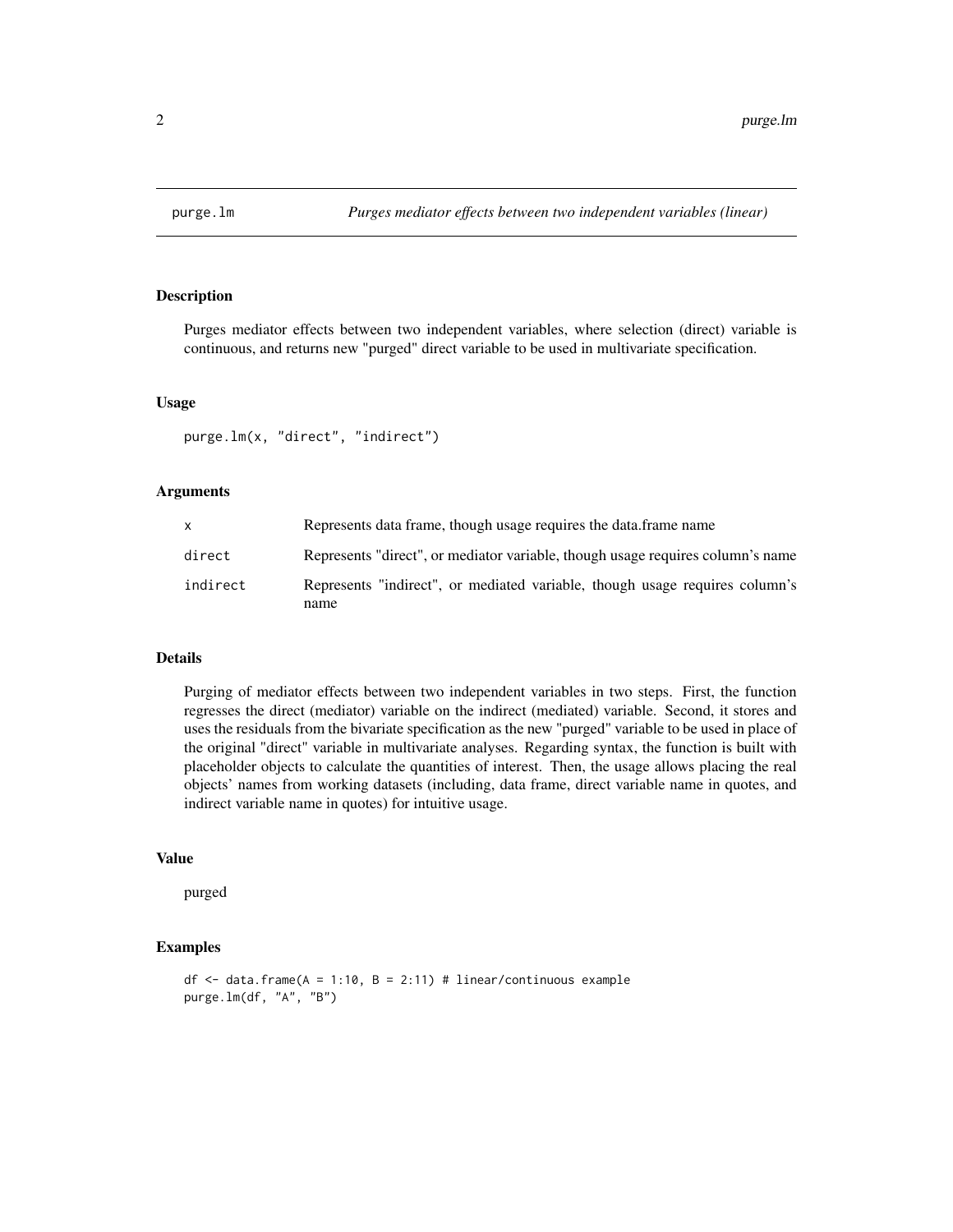<span id="page-2-0"></span>

Purges mediator effects between two independent variables, where selection (direct) variable is binary, and returns new "purged" direct variable to be used in multivariate specification.

#### Usage

```
purge.logit(x, "direct", "indirect")
```
#### **Arguments**

|          | Represents data frame, though usage requires the data frame name                    |
|----------|-------------------------------------------------------------------------------------|
| direct   | Represents "direct", or mediator variable, though usage requires column's name      |
| indirect | Represents "indirect", or mediated variable, though usage requires column's<br>name |

#### Details

Purging of mediator effects between two independent variables in two steps. First, the function regresses the direct (mediator) variable on the indirect (mediated) variable. Second, it stores and uses the residuals from the bivariate specification as the new "purged" variable to be used in place of the original "direct" variable in multivariate analyses. Regarding syntax, the function is built with placeholder objects to calculate the quantities of interest. Then, the usage allows placing the real objects' names from working datasets (including, data frame, direct variable name in quotes, and indirect variable name in quotes) for intuitive usage.

#### Value

purged

#### Examples

```
df <- data.frame(A = rep(0:1, 20), B = 1:20) # logit/binary example
purge.logit(df, "A", "B")
```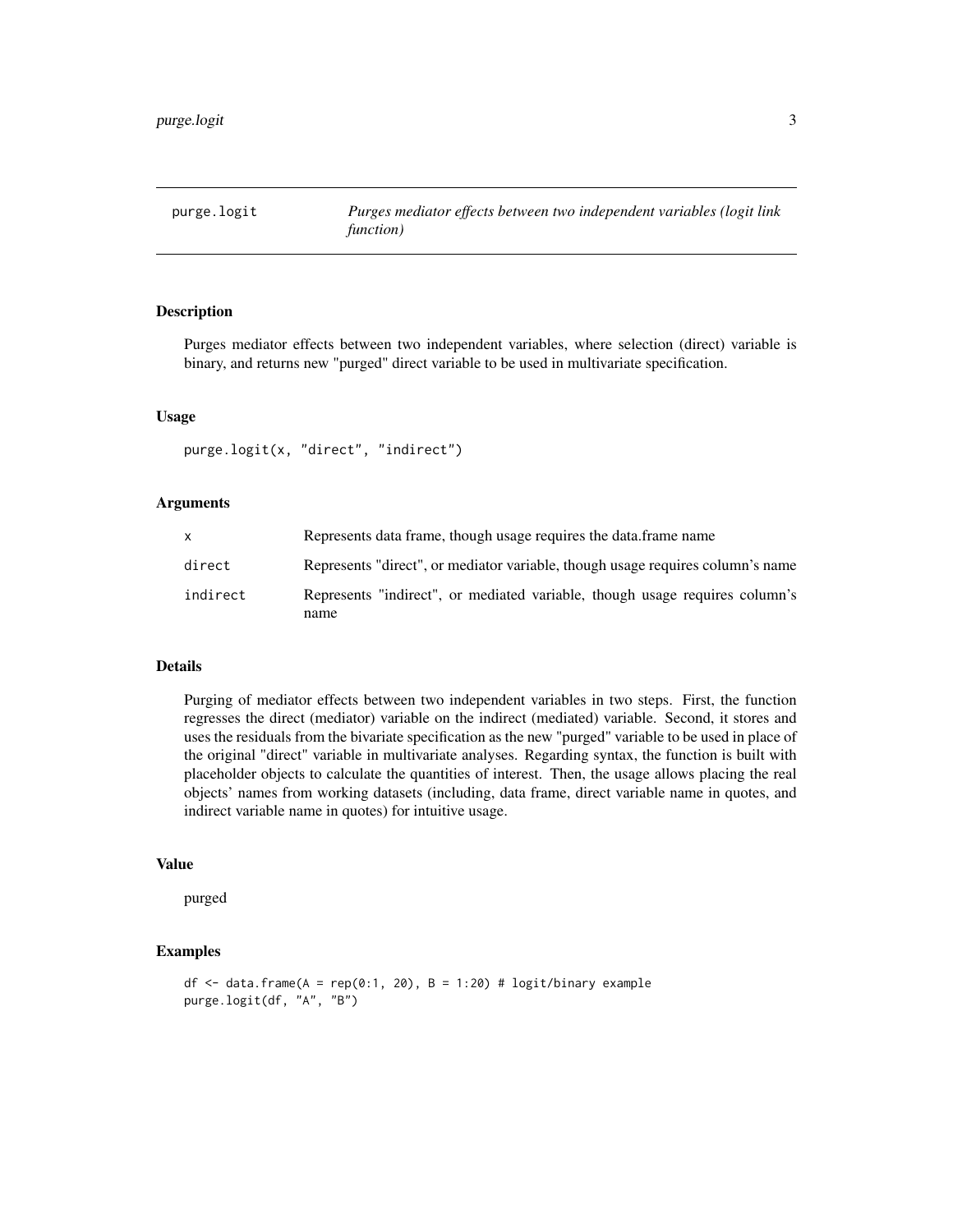<span id="page-3-0"></span>

Purges mediator effects between two independent variables, where selection (direct) variable is an event count, and returns new "purged" direct variable to be used in multivariate specification.

#### Usage

```
purge.negbin(x, "direct", "indirect")
```
#### Arguments

|          | Represents data frame, though usage requires the data.frame name                    |
|----------|-------------------------------------------------------------------------------------|
| direct   | Represents "direct", or mediator variable, though usage requires column's name      |
| indirect | Represents "indirect", or mediated variable, though usage requires column's<br>name |

#### Details

Purging of mediator effects between two independent variables in two steps. First, the function regresses the direct (mediator) variable on the indirect (mediated) variable. Second, it stores and uses the residuals from the bivariate specification as the new "purged" variable to be used in place of the original "direct" variable in multivariate analyses. Regarding syntax, the function is built with placeholder objects to calculate the quantities of interest. Then, the usage allows placing the real objects' names from working datasets (including, data frame, direct variable name in quotes, and indirect variable name in quotes) for intuitive usage.

#### Value

purged

#### Examples

df  $\le$  data.frame(A = c(1,1,1,1,2,2,3,3,4,5), B = 1:10) # negative binomial/counts example purge.negbin(df, "A", "B")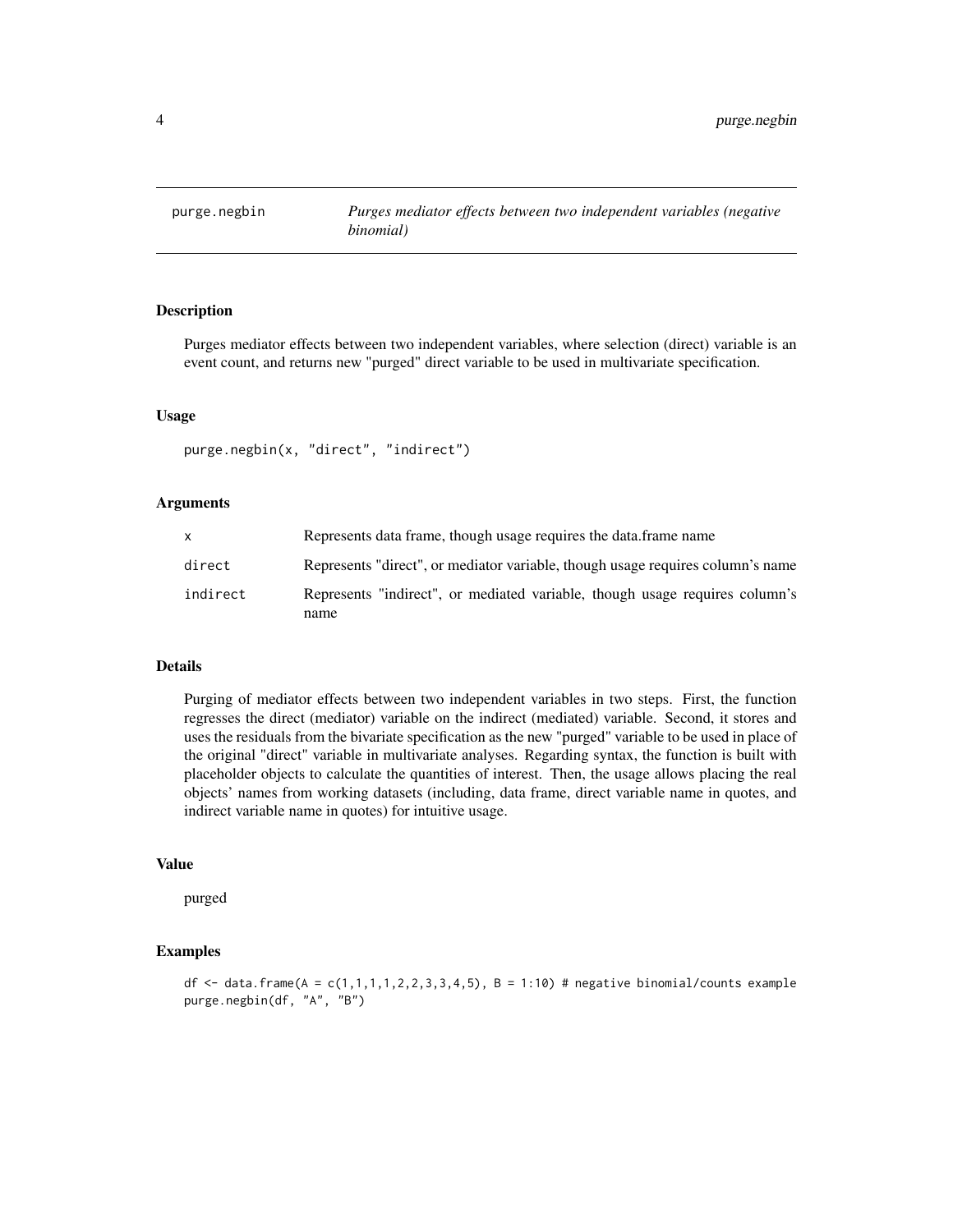<span id="page-4-0"></span>

Purges mediator effects between two independent variables, where selection (direct) variable is an event count, and returns new "purged" direct variable to be used in multivariate specification.

#### Usage

purge.poisson(x, "direct", "indirect")

#### Arguments

| X        | Represents data frame, though usage requires the data frame name                    |
|----------|-------------------------------------------------------------------------------------|
| direct   | Represents "direct", or mediator variable, though usage requires column's name      |
| indirect | Represents "indirect", or mediated variable, though usage requires column's<br>name |

#### Details

Purging of mediator effects between two independent variables in two steps. First, the function regresses the direct (mediator) variable on the indirect (mediated) variable. Second, it stores and uses the residuals from the bivariate specification as the new "purged" variable to be used in place of the original "direct" variable in multivariate analyses. Regarding syntax, the function is built with placeholder objects to calculate the quantities of interest. Then, the usage allows placing the real objects' names from working datasets (including, data frame, direct variable name in quotes, and indirect variable name in quotes) for intuitive usage.

#### Value

purged

#### Examples

```
df <- data.frame(A = c(1,1,1,1,1,2,2,2,3,4), B = 1:10) # Poisson/counts example
purge.poisson(df, "A", "B")
```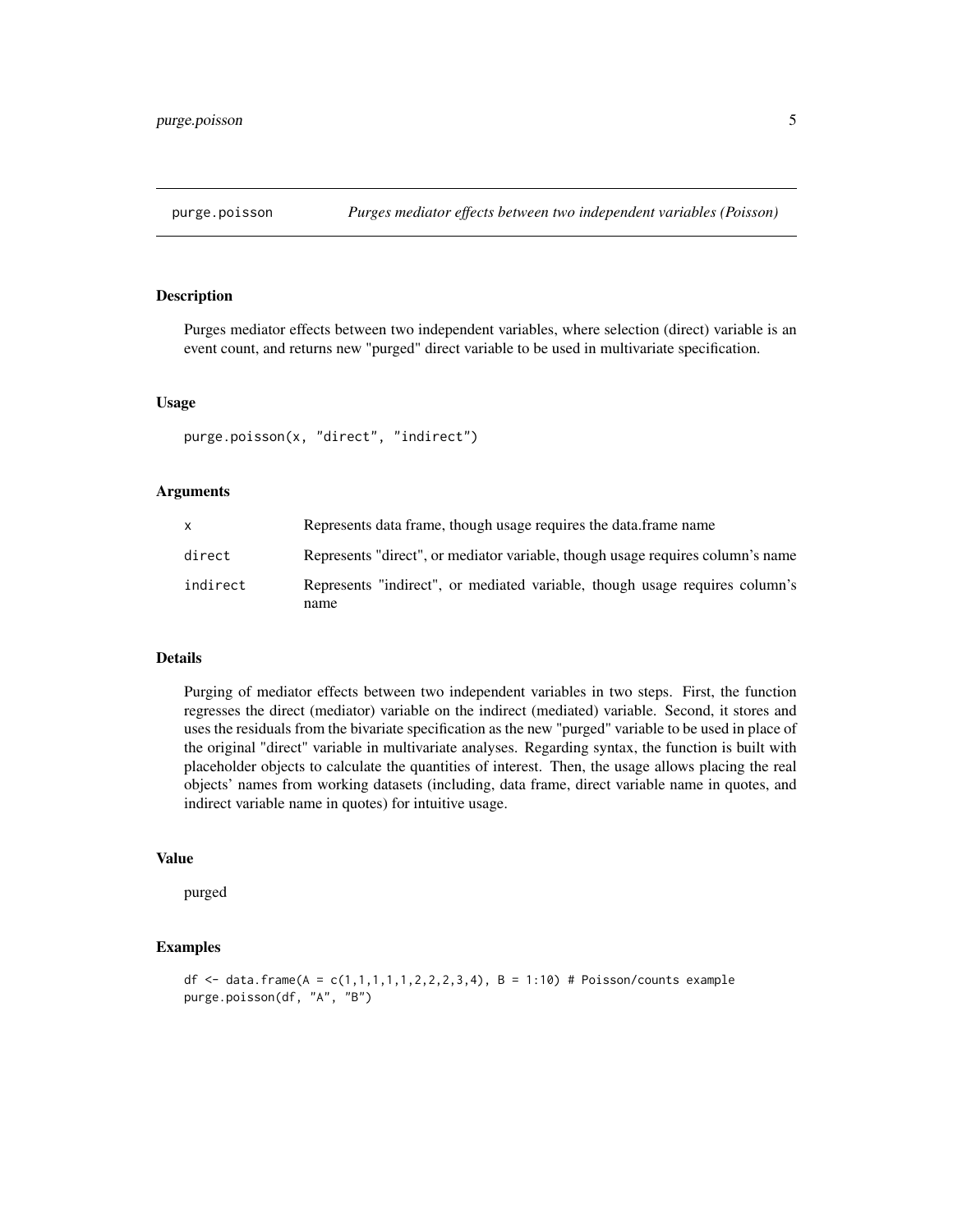<span id="page-5-0"></span>

Purges mediator effects between two independent variables, where selection (direct) variable is binary, and returns new "purged" direct variable to be used in multivariate specification.

#### Usage

```
purge.probit(x, "direct", "indirect")
```
#### Arguments

|          | Represents data frame, though usage requires the data frame name               |
|----------|--------------------------------------------------------------------------------|
| direct   | Represents "direct", or mediator variable, though usage requires column's name |
| indirect | Represents "indirect", or mediated variable, though usage requires column's    |
|          | name                                                                           |

#### Details

Purging of mediator effects between two independent variables in two steps. First, the function regresses the direct (mediator) variable on the indirect (mediated) variable. Second, it stores and uses the residuals from the bivariate specification as the new "purged" variable to be used in place of the original "direct" variable in multivariate analyses. Regarding syntax, the function is built with placeholder objects to calculate the quantities of interest. Then, the usage allows placing the real objects' names from working datasets (including, data frame, direct variable name in quotes, and indirect variable name in quotes) for intuitive usage.

#### Value

purged

#### Examples

df <- data.frame( $A = rep(0:1, 20)$ ,  $B = 2:21$ ) # probit/binary example purge.probit(df, "A", "B")